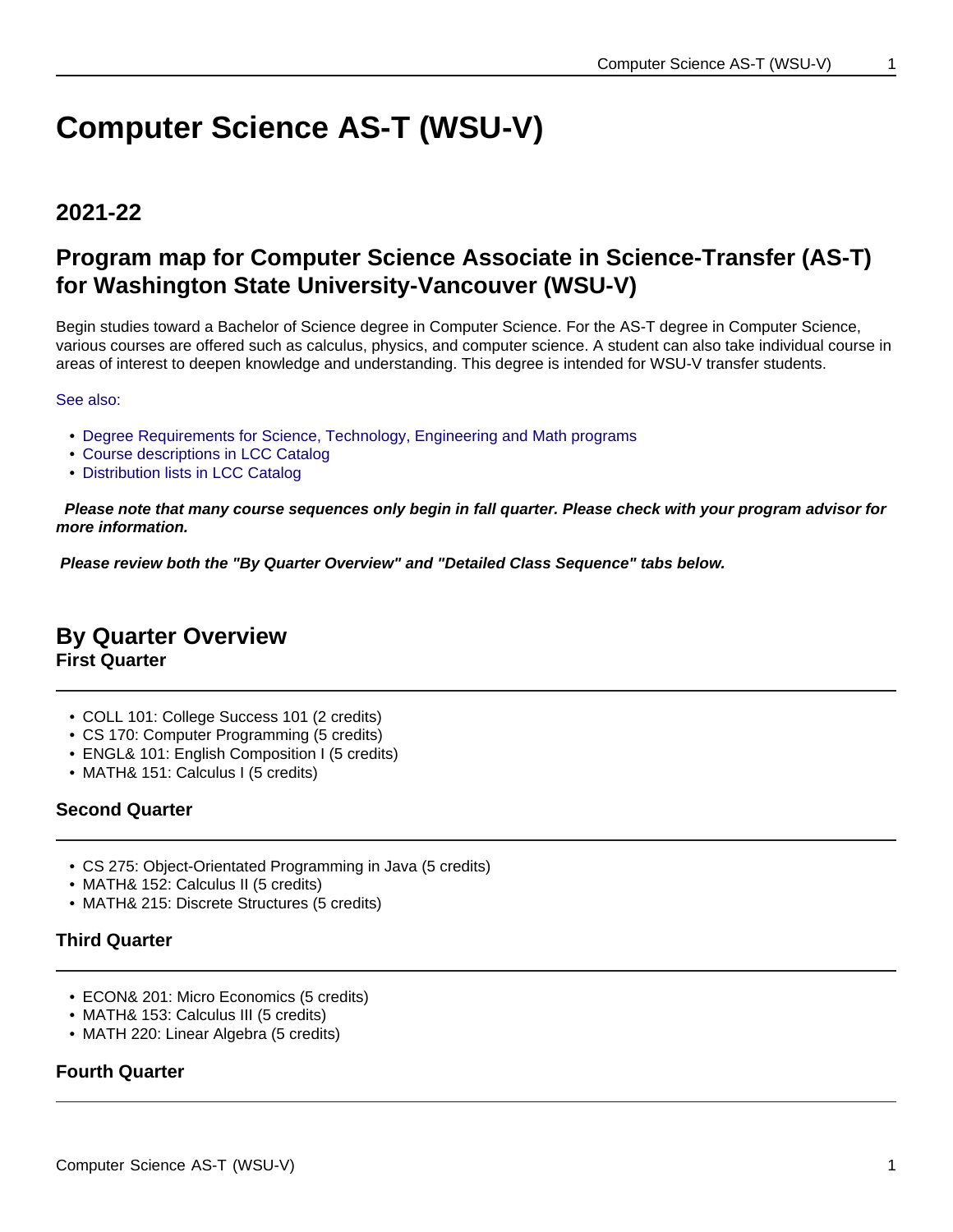- CS 270: Data Structures I (5 credits)
- PHYS& 221: Engineering Physics I w/ Lab (5 credits)
- HIST& 128: Western Civ III (5 credits)

### **Fifth Quarter**

- PHYS& 222: Engineering Physics II w/ Lab (5 credits)
- Choose one:
	- ART& 100: Art Appreciation (5 credits)
	- CMST 250: Intercultural Communication (5 credits)
	- HIST& 126: World Civilization I (5 credits)

## **Sixth Quarter**

- CS 280: Advanced Data Structures (5 credits)
- PHYS& 223: Engineering Physics III w/ Lab (5 credits)
- ENGL 235: Technical Writing (5 credits)

## **Seventh Quarter**

- ENGR 205: Design of Logic Circuits (5 credits)
- IT 249: Linux Operating Systems (5 credits)
- MATH& 254: Calculus IV (5 credits)

## **Eighth Quarter**

- ENGR 206: Microprocessor Systems (5 credits)
- Choose one:
	- BIOL& 100: Survey of Biology (5 credits)
	- BIOL& 160: General Biology w/ Lab (5 credits)
	- CHEM& 161: General Chemistry w/ Lab I (5credits)
	- ERSI 105: Earth Systems (5 credits)

## **Apply for Graduation**

## **Ninth Quarter**

- CS 285: Programming Tools (5 credits)
- Choose one:
	- ANTH& 206: Cultural Anthropology (5 credit)
	- HIST& 126: World Civilizations I (5 credits)

# **Detailed Class Sequence**

**1. College Success**

COLL 101: College Success 101 (2 credits)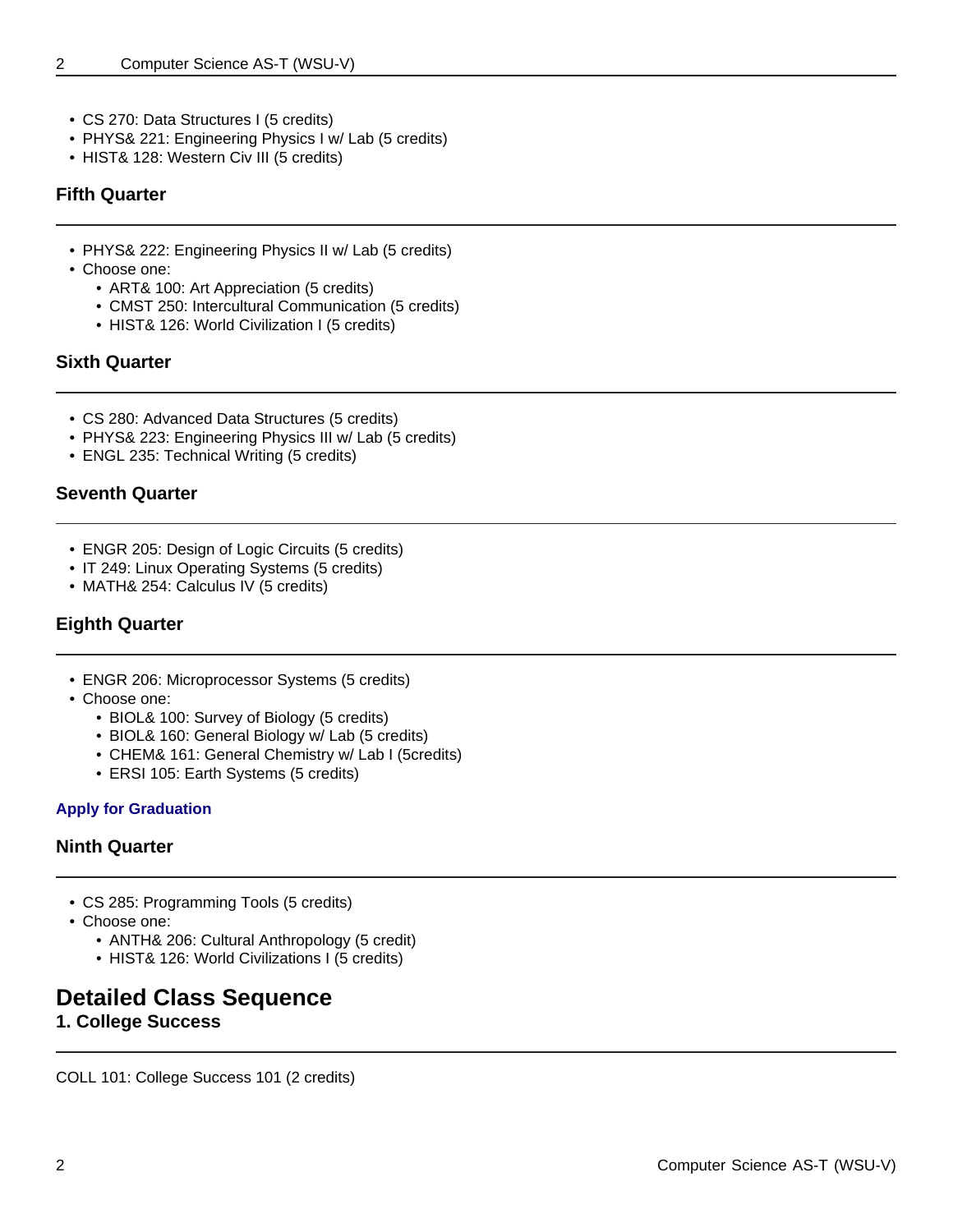#### **2. Pre-Major Requirement**

CS 170: Computer Programming (5 credits)

• Prerequisites: MATH 088 or MATH 097 with a grade of C or better and knowledge of Windows is required; or instructor permission.

#### **3. Communications Requirement**

ENGL& 101: English Comp I (5 credits)

• Prerequisites: College level reading and writing skills or completion of ENGL 099 or TECH 105 with a grade of C or better.

#### **4. Math Requirement**

MATH& 151: Calculus I (5 credits)

• Prerequisites: MATH& 142 with a grade of C or better.

#### **5. Pre-Major Requirement**

CS 275: Object Oriented Programming (5 credits)

• Prerequisite: CS 170 with a grade of C or better, or instructor permission.

#### **6. Math Requirement**

MATH& 152: Calculus II (5 credits)

• Prerequisite: MATH& 151 with a grade of C or better.

#### **7. Pre-Major Requirement**

MATH 215: Discrete Structures (5 credits)

• Prerequisite: MATH& 142 with a grade of C or better.

#### **8. Social Science Requirement**

ECON& 201: Micro Economics (5 credits)

• Prerequisites: MATH 088 or TECH 088 or BUS 104 and ENGL& 101 or BUS 190.

#### **9. Pre-Major Requirement**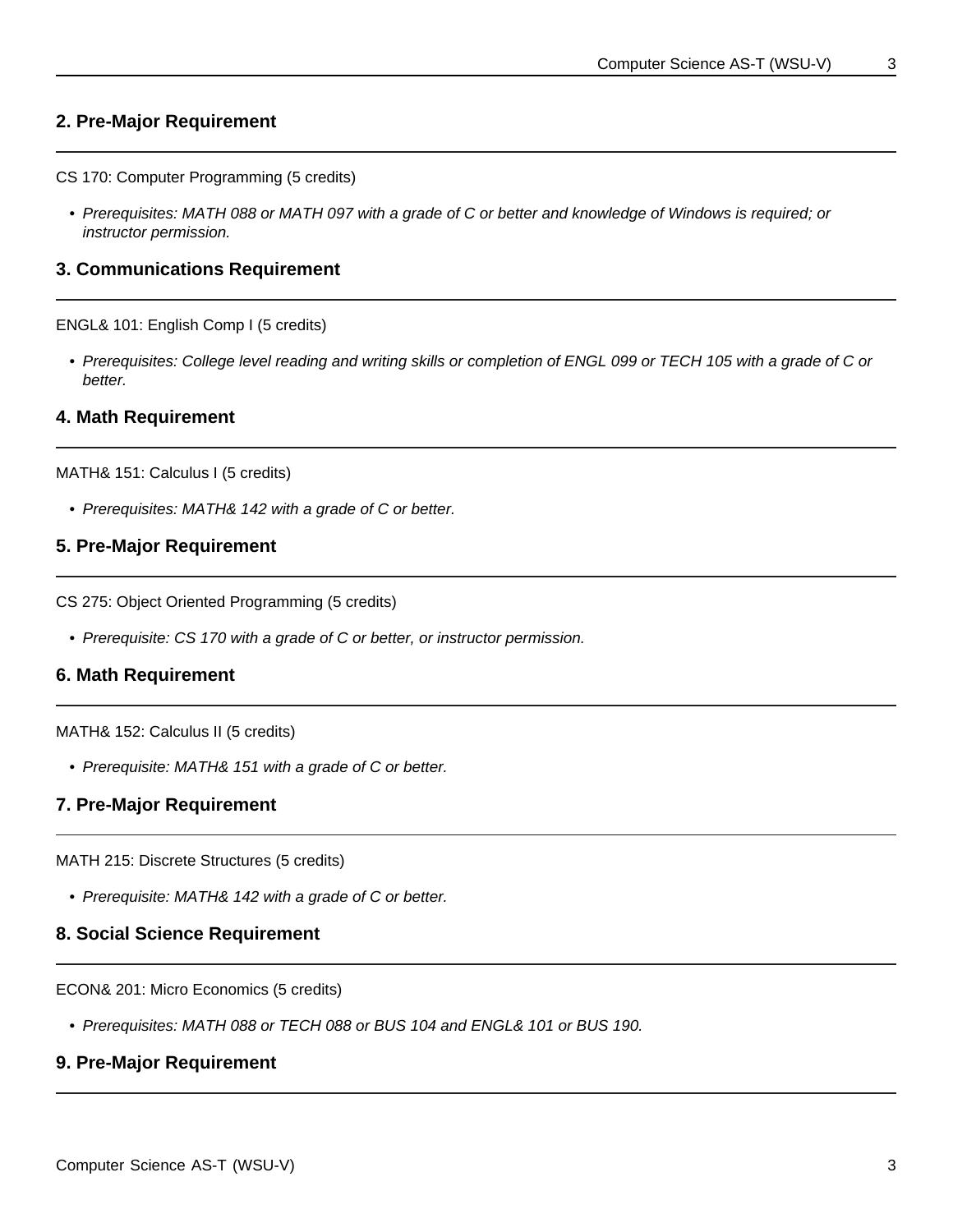MATH& 153: Calculus III (5 credits)

• Prerequisite: MATH& 152 with a grade of C or better.

#### **10. Pre-Major Requirement**

MATH 220: Linear Algebra (5 credits)

• Prerequisite: MATH& 152 with a grade of C or better.

#### **11. Pre-Major Requirement**

CS 270: Data Structures I (5 credits)

• Prerequisite: MATH 098 and CS 170, both with a grade of C or better, or instructor permission.

#### **12. Pre-Major Requirement**

PHYS& 221: Engineering Physics I w/ Lab (5 credits)

• Prerequisites: Completion of or concurrent enrollment in MATH& 151 or instructor permission.

#### **13. Social Science / Diversity Requirement**

HIST& 128: Western Civ III (5 credits)

• Fulfills [ROOT] requirement at WSU

#### **14. Pre-Major Requirement**

PHYS& 222: Engineering Physics II w/ Lab (5 credits)

• Prerequisites: PHYS& 221, MATH& 152 or instructor permission.

#### **15. Humanities Requirement**

Choose one of these recommended courses:

- ART& 100: Art Appreciation (5 credits)
- CMST 250: Intercultural Communication (5 credits) • Fulfills [DIVR] requirement at WSU
- HIST& 126: World Civilization I (5 credits)
	- Fulfills [DIVR] requirement at WSU

#### **16. Pre-Major Requirement**

CS 280 Advanced Data Structures (5 credits)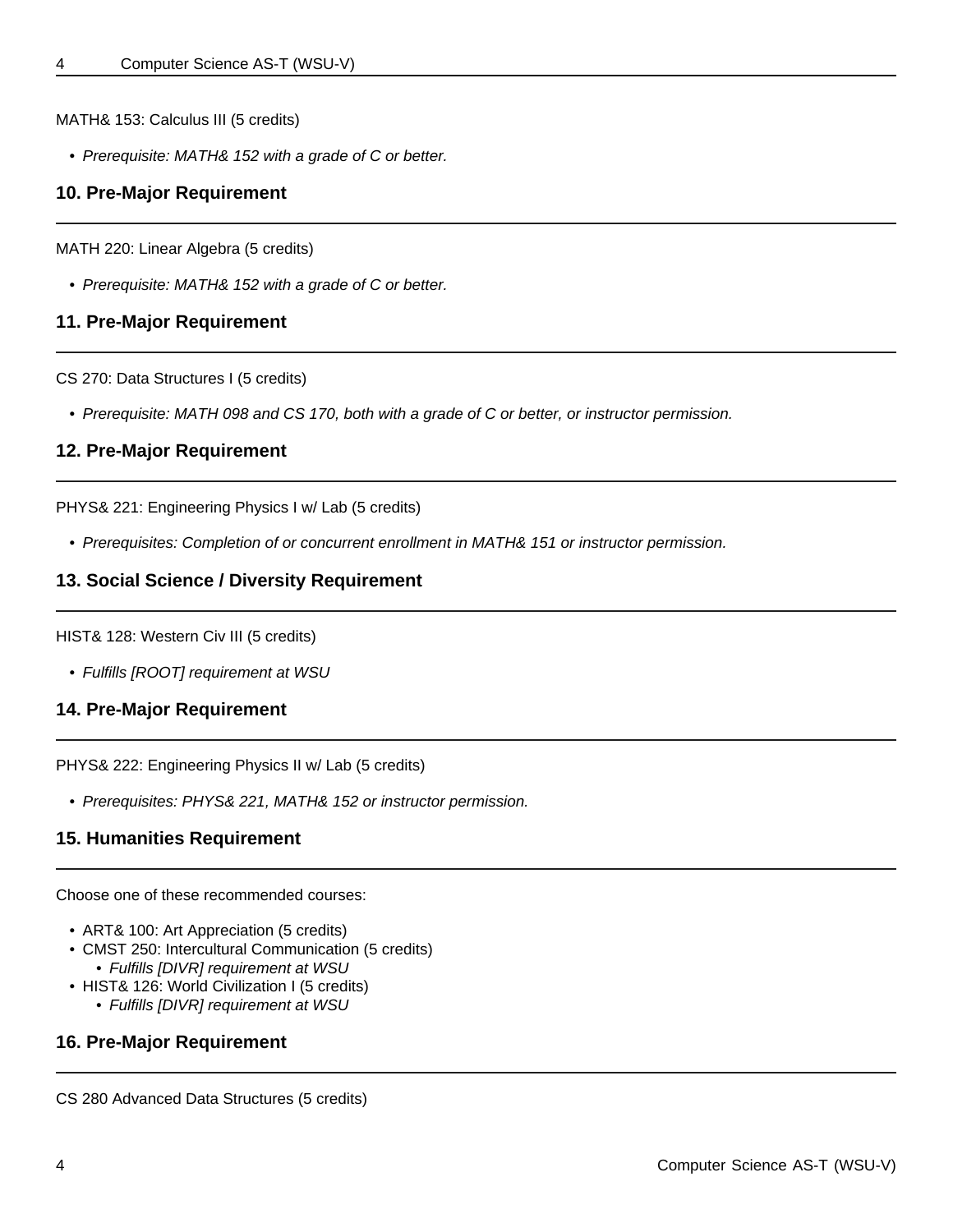• Prerequisites: CS 270 and MATH& 141, both with a grade of C or better, or instructor's permission.

## **17. Pre-Major Requirement**

PHYS& 223: Engineering Physics III w/ Lab (5 credits)

• Prerequisites: PHYS& 222 or instructor permission.

#### **18. Recommended Elective**

ENGL& 235: Technical Writing (5 credits)

- Prerequisite: ENGL& 101 with a grade of C or better.
- Fulfills [WRTG] requirement at WSU

#### **19. Pre-Major Requirement**

ENGR 205: Design of Logic Circuits (5 credits)

• Prerequisites: MATH& 141

#### **20. Recommended Elective**

IT 249 Linux Operating Systems (5 credits)

• Required to transfer to WSUV at junior level

### **21. Pre-Major Requirement**

MATH& 254: Calculus IV (5 credits)

• Prerequisites: MATH& 153 with a grade of C or better.

#### **22. Pre-Major Requirement**

ENGR 206: Microprocessor Systems (5 credits)

• Prerequisites: CS 270, ENGR 205

#### **23. Lab Based Science Course Requirement**

Choose one of these recommended courses:

- BIOL& 100: Survey of Biology (5 credits)
- BIOL& 160: General Biology w/ Lab (5 credits)
- CHEM& 161: General Chemistry w/ Lab I (5 credits)
	- Prerequisites: CHEM& 100 or high school chemistry and MATH 098.